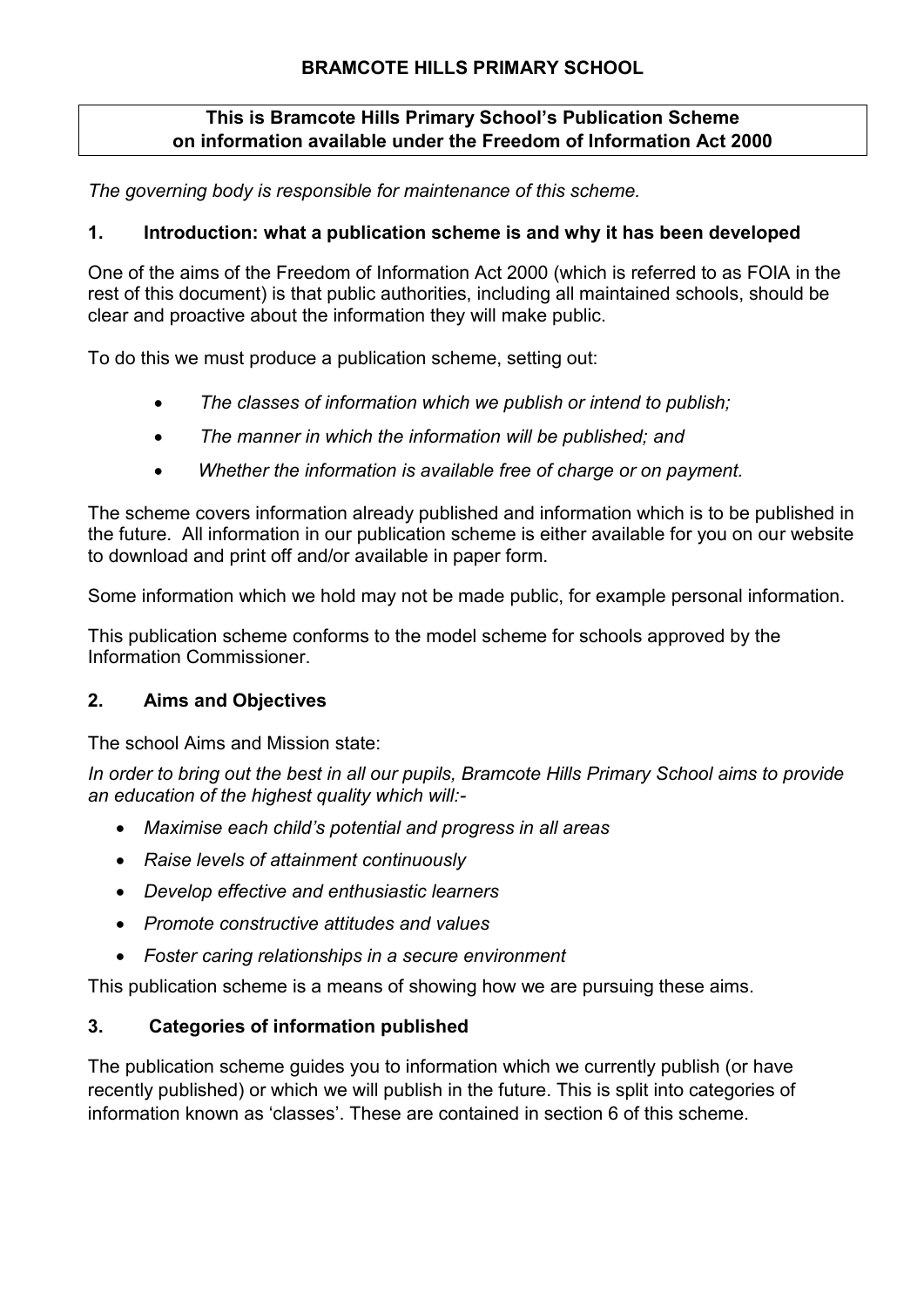The classes of information that we undertake to make available are organised into four broad topic areas:

*School Prospectus* – information published in the school prospectus.

- *Governors' Documents* information published in the Governors Annual Report and in other governing body documents.
- *Pupils & Curriculum* information about policies that relate to pupils and the school curriculum.
- *School Policies and other information related to the school* information about policies that relate to the school in general.

# **4. How to request information**

If you require a paper version of any of the documents within the scheme, please contact the school by telephone, email, fax or letter. In addition some documents are available on our web site at [www.bramcotehills.org](http://www.bramcotehills.org/)

Other contact details are set out below.

Email: **[head@bramcotehills.notts.sch.uk](mailto:head@bramcotehills.notts.sch.uk)** Tel: **0115 9179226** Fax: **0115 9179208**

Contact Address: **Bramcote Hills Primary School**

# **Moor Lane, Bramcote, Nottingham NG9 3GE**

To help us process your request quickly, please clearly mark any correspondence **"PUBLICATION SCHEME REQUEST**" (in CAPITALS please)

If the information you're looking for isn't available via the scheme and isn't on our website, you can still contact the school to ask if we have it.

# **5. Paying for information**

Information published on our website is free, although you may incur costs from your Internet service provider. If you don't have Internet access, you can access our website using a local library or an Internet café.

Single copies of information covered by this publication are provided free unless stated otherwise in section 6. If your request means that we have to do a lot of photocopying or printing, or pay a large postage charge, or is for a priced item such as some printed publications or videos we will let you know the cost before fulfilling your request. Where there is a charge this will be indicated by a  $E$  sign in the description box.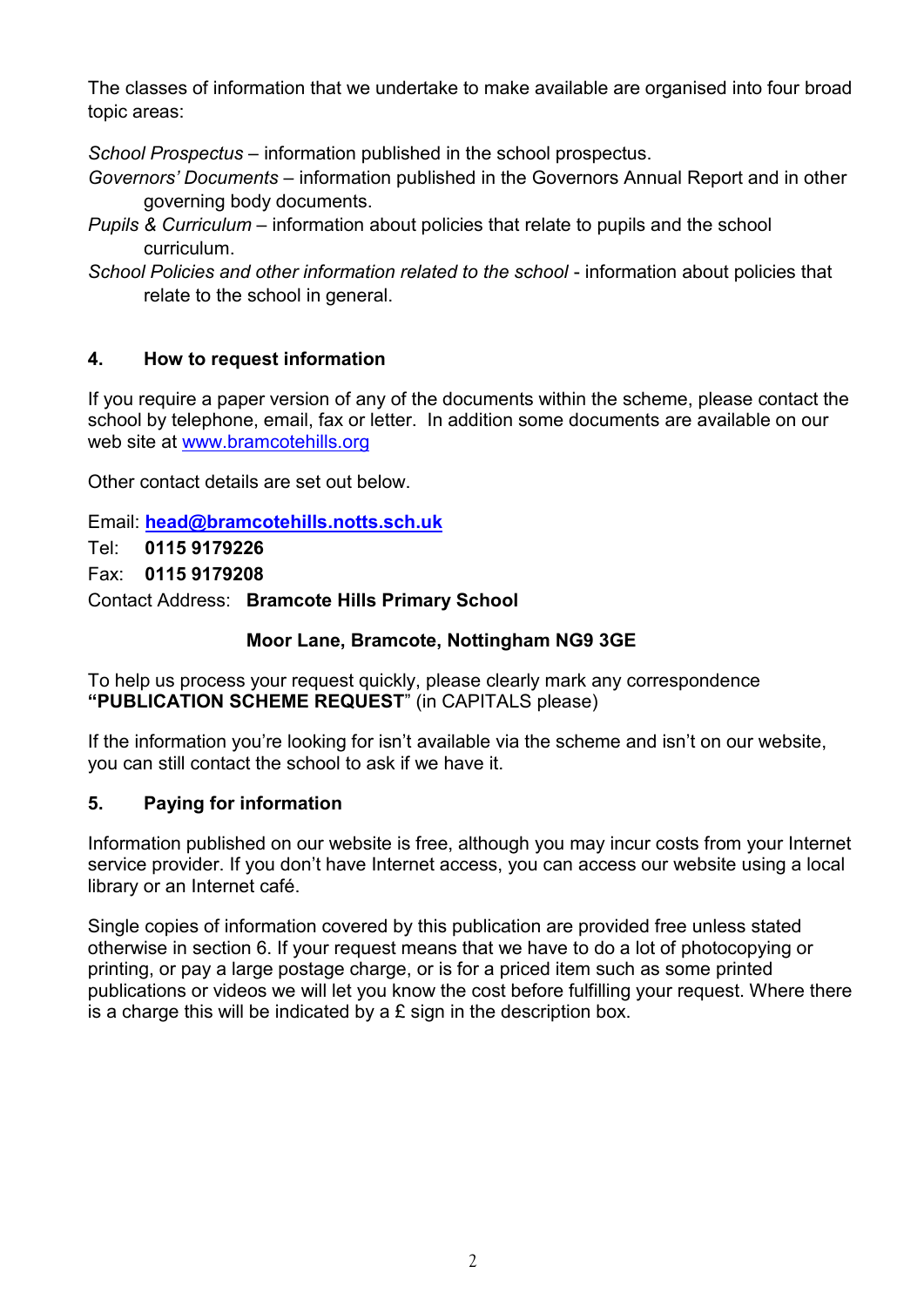# **6. Classes of Information Currently Published**

(Items marked \*\* are on our web site.)

**School Prospectus –** this section sets out information published in the school prospectus.

| <b>Class</b>      | <b>Description</b>                                                                                                                                                                                                                                                                                                                                                                                                                                                                                                                                                                                                                                                                                                                                                                                                                                                                                                                |
|-------------------|-----------------------------------------------------------------------------------------------------------------------------------------------------------------------------------------------------------------------------------------------------------------------------------------------------------------------------------------------------------------------------------------------------------------------------------------------------------------------------------------------------------------------------------------------------------------------------------------------------------------------------------------------------------------------------------------------------------------------------------------------------------------------------------------------------------------------------------------------------------------------------------------------------------------------------------|
| <b>School</b>     | The statutory contents of the school prospectus are as follows, (other items are                                                                                                                                                                                                                                                                                                                                                                                                                                                                                                                                                                                                                                                                                                                                                                                                                                                  |
| <b>Prospectus</b> | included in the prospectus at the school's discretion):                                                                                                                                                                                                                                                                                                                                                                                                                                                                                                                                                                                                                                                                                                                                                                                                                                                                           |
| $***$             | the name, address and telephone number of the school, and the type of school<br>the names of the head teacher and chair of governors<br>information on the school policy on admissions<br>$\bullet$<br>a statement of the school's ethos and values<br>$\bullet$<br>details of any affiliations with a particular religion or religious denomination,<br>the religious education provided, parents' right to withdraw their child from religious<br>education and collective worship and the alternative provision for those pupils<br>information about the school's policy on providing for pupils with special educational<br>$\bullet$<br>needs<br>number of pupils on roll and rates of pupils' authorised and unauthorised absences<br>National Curriculum assessment results for appropriate Key Stages, with national<br>$\bullet$<br>summary figures<br>the arrangements for visits to the school by prospective parents |

| <b>Instrument</b>       | The name of the school                                                              |
|-------------------------|-------------------------------------------------------------------------------------|
| οf                      | The category of the school                                                          |
| <b>Government</b>       | The name of the governing body                                                      |
|                         | The manner in which the governing body is constituted                               |
|                         | The term of office of each category of governor if less than 4 years                |
|                         | The name of any body entitled to appoint any category of governor                   |
|                         | Details of any trust                                                                |
|                         | If the school has a religious character, a description of the ethos                 |
|                         | The date the instrument takes effect                                                |
| Minutes <sup>1</sup> of | Agreed minutes of meetings of the governing body and its committees <i>fourrent</i> |
| meeting of              | and last full academic school year]                                                 |
| the                     |                                                                                     |
| governing               |                                                                                     |
| body and its            |                                                                                     |
| committees              |                                                                                     |

<u>.</u>

<sup>&</sup>lt;sup>1</sup> Some information might be confidential or otherwise exempt from the publication by law - we cannot therefore publish this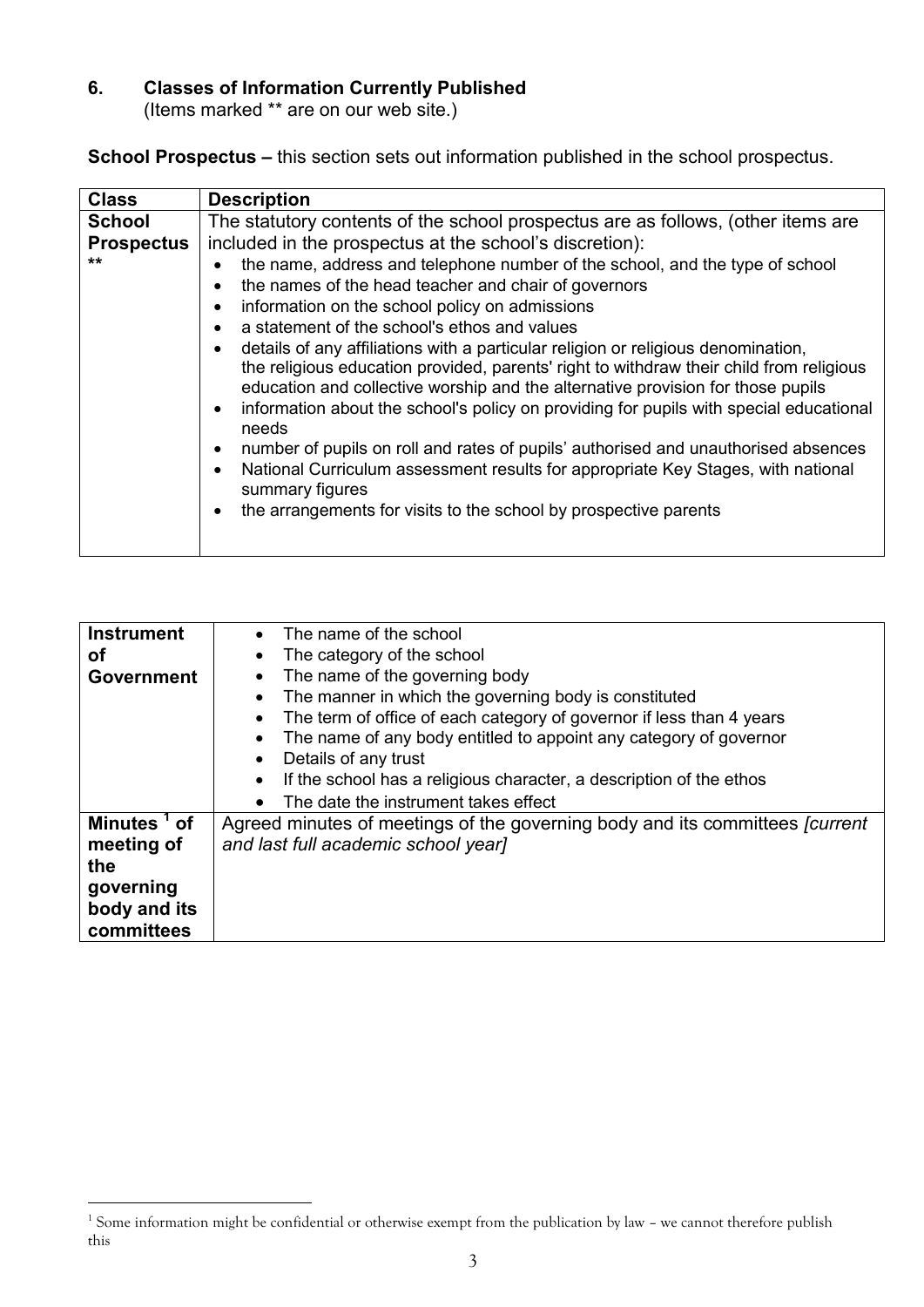**Pupils & Curriculum Policies -** This section gives access to information about policies that relate to pupils and the school curriculum.

| <b>Class</b>            | <b>Description</b>                                                            |
|-------------------------|-------------------------------------------------------------------------------|
| Home – school           | Statement of the school's aims and values, the school's responsibilities, the |
| agreement **            | parental responsibilities and the school's expectations of its pupils for     |
|                         | example homework arrangements                                                 |
| Curriculum              | Statement on following the policy for the secular curriculum subjects and     |
| Policy                  | religious education and schemes of work and syllabuses currently used by      |
|                         | the school                                                                    |
| <b>Sex Education</b>    | Statement of policy with regard to sex and relationship education             |
| Policy                  |                                                                               |
| Special                 | Information about the school's policy on providing for pupils with special    |
| Education               | educational needs                                                             |
| Needs Policy **         |                                                                               |
| Accessibility           | Plan for increasing participation of disabled pupils in the school's          |
| <b>Plans</b>            | curriculum, improving the accessibility of the physical environment and       |
|                         | improving delivery of information to disabled pupils.                         |
| Race Equality           | Statement of policy for promoting race equality                               |
| Policy **               |                                                                               |
| Collective              | Statement of arrangements for the required daily act of collective worship    |
| Worship                 |                                                                               |
| Child                   | Statement of policy for safeguarding and promoting welfare of pupils at the   |
| Protection              | school. (from March 2004)                                                     |
| Policy                  |                                                                               |
| <b>Pupil Discipline</b> | Statement of general principles on behaviour and discipline and of            |
| **                      | measures taken by the head teacher to prevent bullying.                       |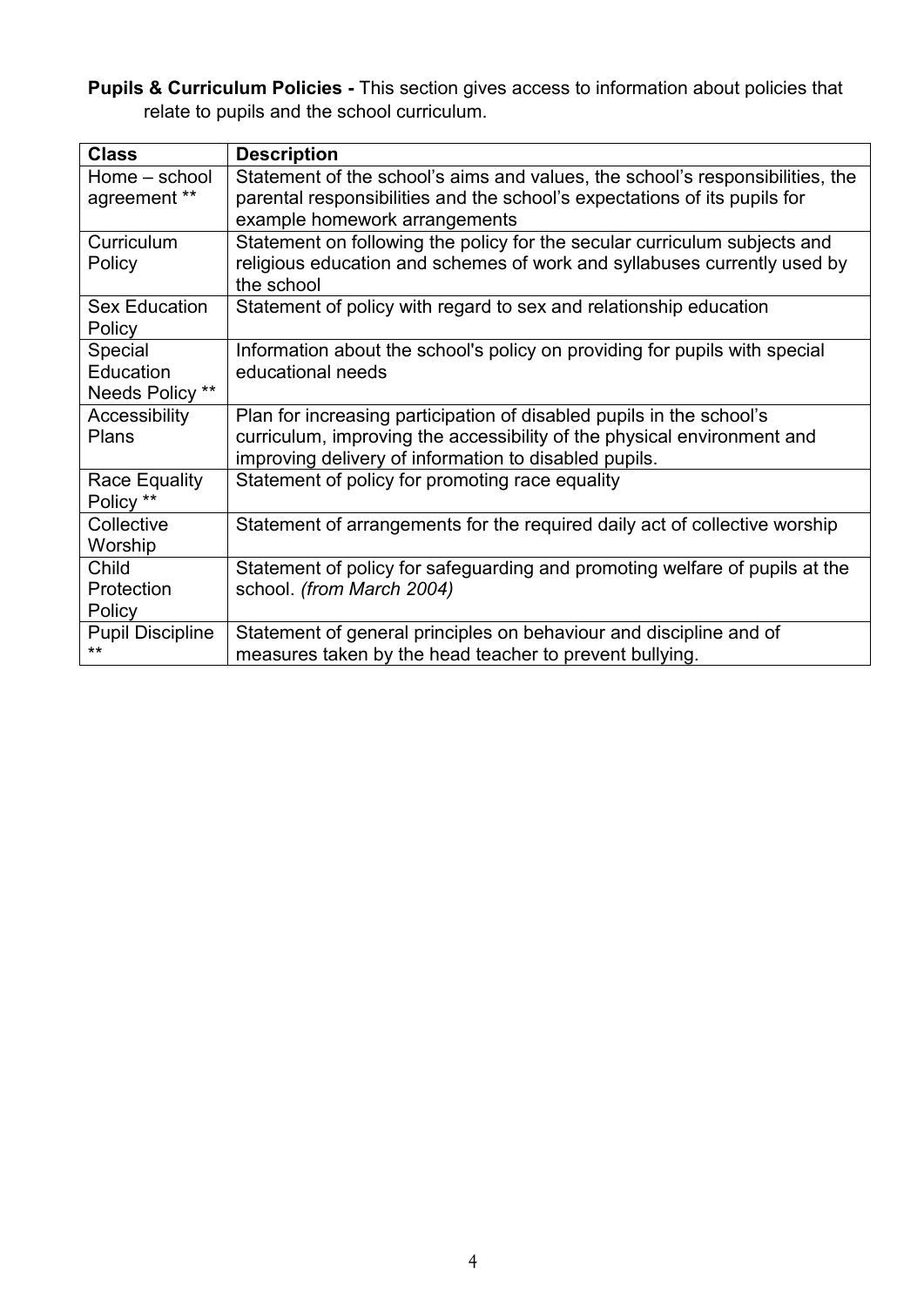**School Policies and other information related to the school -** This section gives access to information about policies that relate to the school in general.

| <b>Class</b>         | <b>Description</b>                                                           |
|----------------------|------------------------------------------------------------------------------|
| Published            | Published report of the last inspection of the school and the summary of     |
| reports of           | the report and where appropriate inspection reports of religious education   |
| Ofsted referring     | in those schools designated as having a religious character                  |
| expressly to the     |                                                                              |
| school **            |                                                                              |
| Post-Ofsted          | A plan setting out the actions required following the last Ofsted inspection |
| inspection           | and where appropriate an action plan following inspection of religious       |
| action plan          | education where the school is designated as having a religious character     |
| Charging and         | A statement of the school's policy with respect to charges and remissions    |
| <b>Remissions</b>    | for any optional extra or board and lodging for which charges are            |
| Policies **          | permitted, for example school publications, music tuition, trips             |
| School session       | Details of school session and dates of school terms and holidays             |
| times and term       |                                                                              |
| dates **             |                                                                              |
| Health and           | Statement of general policy with respect to health and safety at work of     |
| <b>Safety Policy</b> | employees (and others) and the organisation and arrangements for             |
| and risk             | carrying out the policy                                                      |
| assessment           |                                                                              |
| Complaints           | Statement of procedures for dealing with complaints                          |
| procedure **         |                                                                              |
| Appraisal of         | Statement of procedures adopted by the governing body relating to the        |
| <b>Staff</b>         | performance management of staff and the annual report of the head            |
|                      | teacher on the effectiveness of appraisal procedures                         |
| Staff Conduct,       | Statement of procedure for regulating conduct and discipline of school       |
| Discipline and       | staff and procedures by which staff may seek redress for grievance           |
| Grievance            |                                                                              |
| Curriculum           | Any statutory instruments, departmental circulars and administrative         |
| circulars and        | memoranda sent by the Department of Education and Skills to the head         |
| statutory            | teacher or governing body relating to the curriculum                         |
| instruments          |                                                                              |
| Annex A -            | Annex A provides a list of other documents that are held by the school       |
| Other                | and are available on request                                                 |
| documents            |                                                                              |

**Information marked \*\* is available on our website.** 

#### **7. Feedback and Complaints**

*or*

We welcome any comments or suggestions you may have about the scheme. If you want to make any comments about this publication scheme or if you require further assistance or wish to make a complaint then initially this should be addressed to the Head Teacher using the contact details above.

If you are not satisfied with the assistance that you get or if we have not been able to resolve your complaint and you feel that a formal complaint needs to be made then this should be addressed to the Information Commissioner's Office. This is the organisation that ensures compliance with the Freedom of Information Act 2000 and that deals with formal complaints. They can be contacted at:

#### *Information Commissioner, Wycliffe House, Water Lane, Wilmslow, Cheshire, SK9 5AF*

**Enquiry/Information Line: 01625 545 700 E Mail: [publications@ic-foi.demon.co.uk.](mailto:publications@ic-foi.demonco.uk) Website : [www.informationcommissioner.gov.](http://www.informationcommissioner.gov/)**